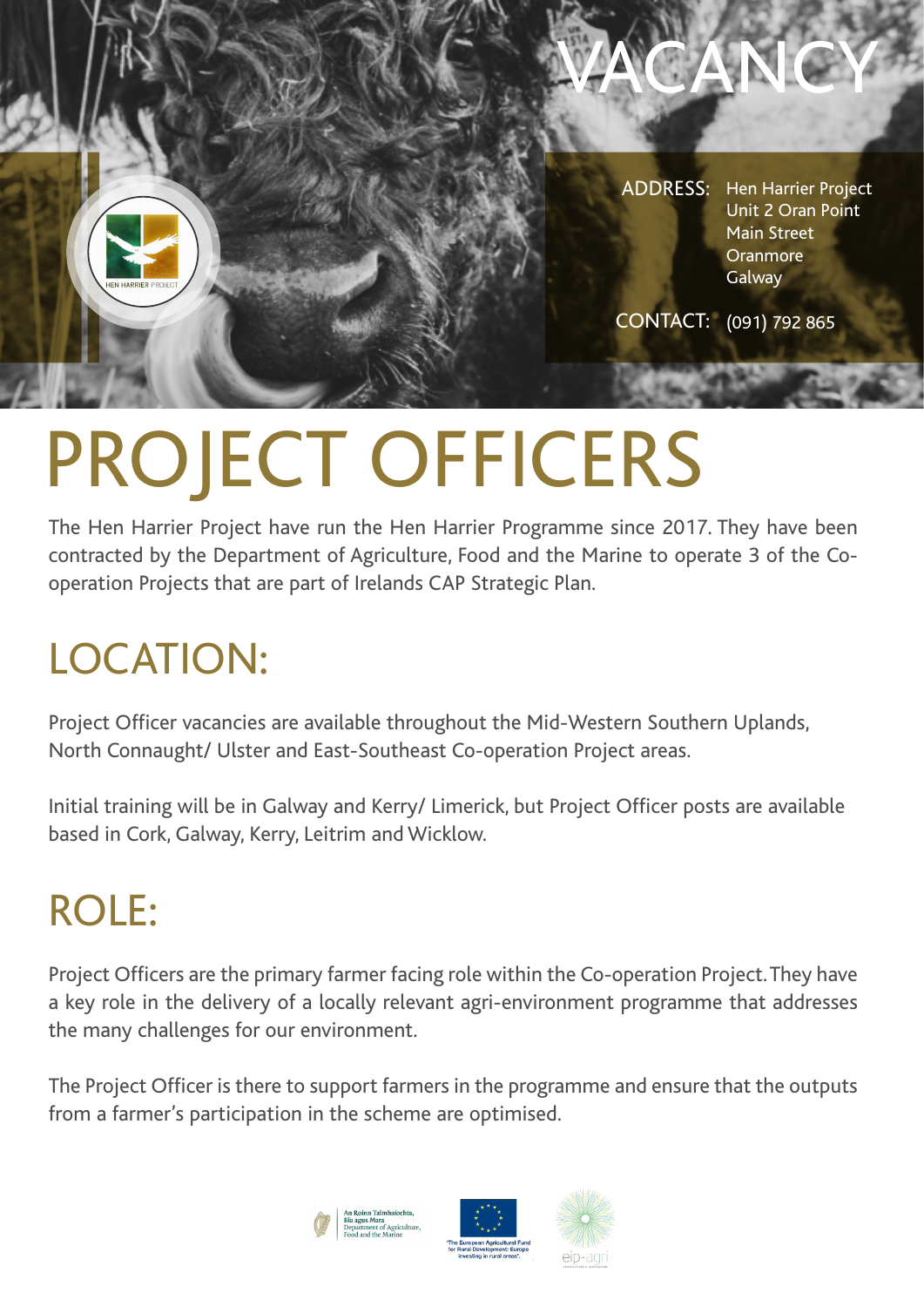## JOB SPECIFICATION:

Project Officers will:

- Assess habitats and participate in the quality control of habitat assessments submitted by farm advisors;
- Produce farm plans;
- Participate in the monitoring of key species/ habitats and or chemical physical parameters as required;
- Supervise the work of Nest Protection Officers;
- Support monitoring, nest protection and other sub-contractors;
- Assist in the assessment of risks to biodiversity, archaeological heritage, and water quality. Assess fire, flooding, and nest predation risks at farm and landscape level;
- Assist in the selection and design of landscape level Interventions (habitat enhancements);
- Participate in commonage assessments throughout the country;
- Assist the Remote Sensing Officer with drone surveys;
- Develop engagement with local communities, NGOs, and other local stakeholders;
- Liaise with farmers and local communities to inform them of project sponsored activities;
- Project Officers will screen proposed non-productive investments (environmental management infrastructure) and landscape interventions; and,
- Project Officers will deliver training to farmers, advisors, and other stakeholders.

## TRAINING:

Following initial training Project Officers will undergo a detailed Continuous Professional Development Programme, further training opportunities in Ireland and abroad are provided in Wildlife Monitoring, Nest Protection, Habitat remediation, Rewetting, Wildfire Resilience, Control of Invasive Species, Methods of Instruction, Mountain Safety, Small Boat Handling, Project Officers will have the opportunity to specialise in one or more of these fields.

The Co-operation Programme will employ advanced Remote Sensing (including drone and satellite imagery) along with Machine Learning and Artificial Intelligence technologies to maximise the efficiency of the service to farmers. Project Officers will get the opportunity to gain experience in these areas.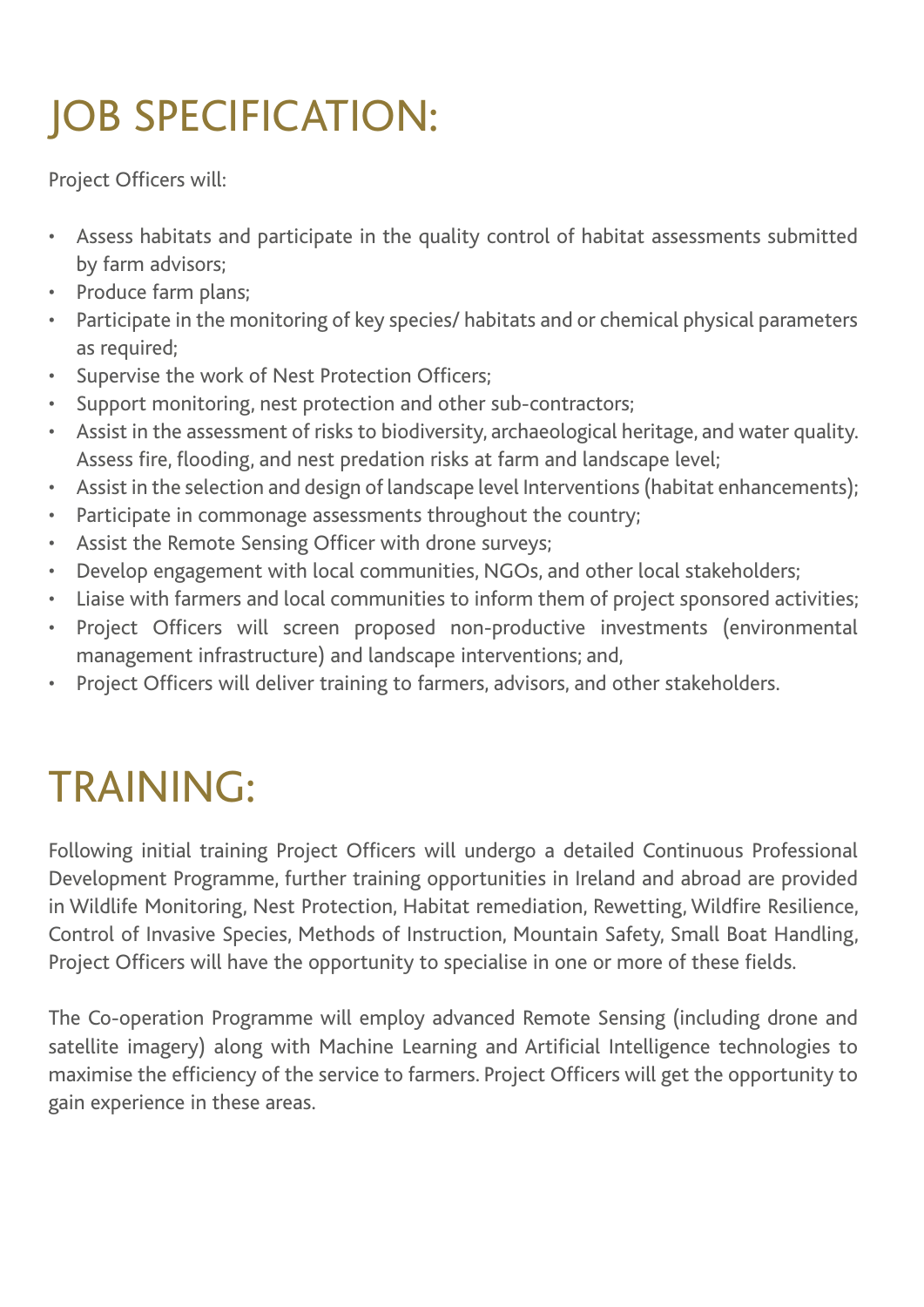## PROMOTIONAL OPPORTUNITIES:

Opportunities to progress to Team Leader or Deputy Project Manager level may be available for suitable candidates after a period of service as a Project Officer.

#### THE CANDIDATE:

The ideal Project Officer Candidate is conscientiousness, energetic and motivated. They should enjoy working with farmers and with local communities. They should be team players, eager to learn and want to make a real difference for Irelands environment.

#### REQUIREMENTS:

- The minimum qualification for the role is a Level 8 degree in Agriculture, Botany, Ecology, Environmental Science, Hydrology, Zoology or similar;
- FAS Approval as a Farm Advisor, approval as a Pesticide Advisor or membership of Chartered Institute of Ecology and Environmental Management (CIEEM) or experience/ qualifications in Bat/Bird Monitoring, hydrology or Environmental Impact Assessment would be advantageous;
- Applicants must have a full clean driving licence; and,
- Eligible to work in Ireland.

### SALARY:

Project Officers start at a base salary of €37,000 per year. Mileage and other allowances are payable as they are incurred. A personal equipment allowance of  $\epsilon$ 700 is paid on appointment along with an annual replenishment allowance of  $\epsilon$ 187. A sustainability allowance of  $\epsilon$ 500 is paid to staff who use a plug-in hybrid or electric vehicle for work purposes.

## ANNUAL LEAVE:

21 days per year on appointment, increasing to 24 days per year after 3 years' service.